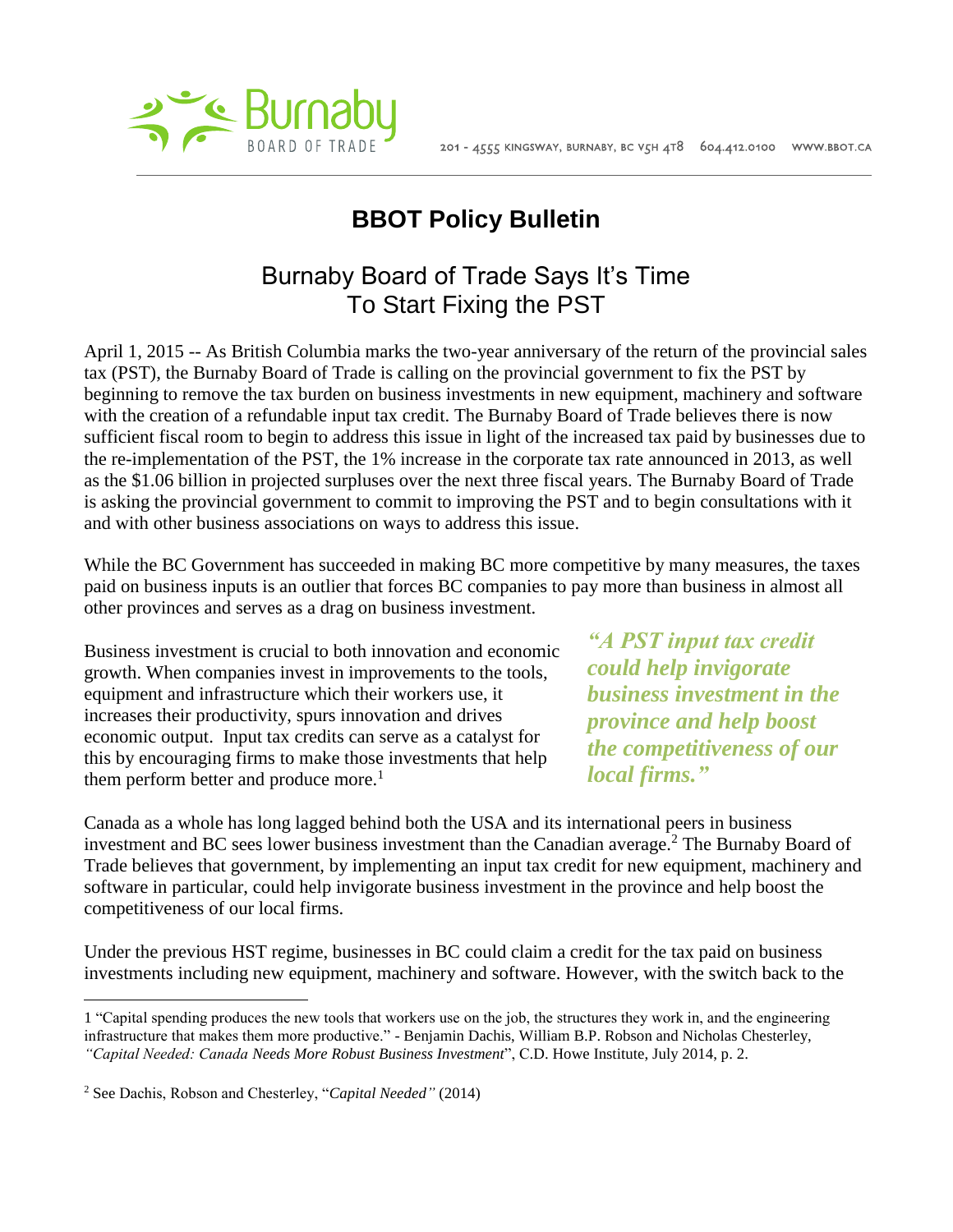

PST those credits were eliminated for the provincial portion of the tax in what amounted to a 7% tax increase on key business investments. This resulted in BC trailing other provinces with one of the worst Marginal Effective Tax Rates (METR) for businesses.

The METR represents the tax imposed on an incremental dollar invested and takes into account all taxes applied to revenue/profits as well as to the investment required to make that profit. This measure is often seen as a more accurate depiction of the total tax burden placed on business.

As shown in Table 1, the provinces with the least competitive METRs are the provinces of BC, Manitoba and Saskatchewan. It is interesting to note that these provinces "continue to levy the retail sales tax, which results in a significant tax on capital investments (other provinces have harmonized their sales tax with the federal GST, and Alberta has no sales tax, so capital taxation is less severe)." <sup>3</sup> This is the impact of the PST-- it contributes to BC having the second-worst marginal effective tax rate for businesses in the country.

While the METR is just one measure of tax competitiveness, it highlights the impact of tax policy on interprovincial competitiveness. The return of the PST and the elimination of the input tax credits previously available under the HST is directly responsible for placing BC second-last among provinces in this measure.

Before BC reverted to the PST, the Minister of Finance at the time, in an acknowledgment of the impact of tax policy on competitiveness and economic growth, appointed the *Expert Panel on BC's Business Tax* 

 $\overline{a}$ 

| Province         | <b>Marginal</b><br>Effective<br>Tax Rate |
|------------------|------------------------------------------|
| New Brunswick    | 4.8                                      |
| Newfoundland     | 10.7                                     |
| PEI              | 11.4                                     |
| Nova Scotia      | 13.4                                     |
| Quebec           | 15.2                                     |
| Alberta          | 17.0                                     |
| Ontario          | 18.2                                     |
| Canadian Average | 18.8                                     |
| Saskatchewan     | 24.3                                     |
| <b>BC</b>        | 27.5                                     |
| Manitoba         | 27.9                                     |

Source: D. Chen and J. Mintz. (2015). The 2014 Global Tax Competitiveness Report: A Proposed Business Tax Reform Agenda. *The School of Public Policy: SPP Research Papers. 8*(4) University of Calgary.

*Competitiveness* to review the tax competitiveness of the province and make recommendations on improvements to the PST. As part of its final report, the Panel also recommended the provincial government introduce a refundable tax credit on equipment, machinery and software.<sup>4</sup>

The Panel also suggested a 0.5% increase to the provincial corporate tax rate as part of a suite of changes to offset the decrease in revenue from the implementation of the tax credit. However, in the

<sup>4</sup> Expert Panel on BC's Tax Competitiveness (August 31, 2012). *Report of the Expert Panel on BC's Business Tax Competitiveness.* Retrieved from:

<http://www.fin.gov.bc.ca/docs/Final%20Report%20as%20of%20September%2014,%202012.pdf>

| able |
|------|
|------|

<sup>3</sup> D. Chen and J. Mintz. (2015). The 2014 Global Tax Competitiveness Report: A Proposed Business Tax Reform Agenda. *The School of Public Policy: SPP Research Papers. 8*(4) University of Calgary, p. 11.